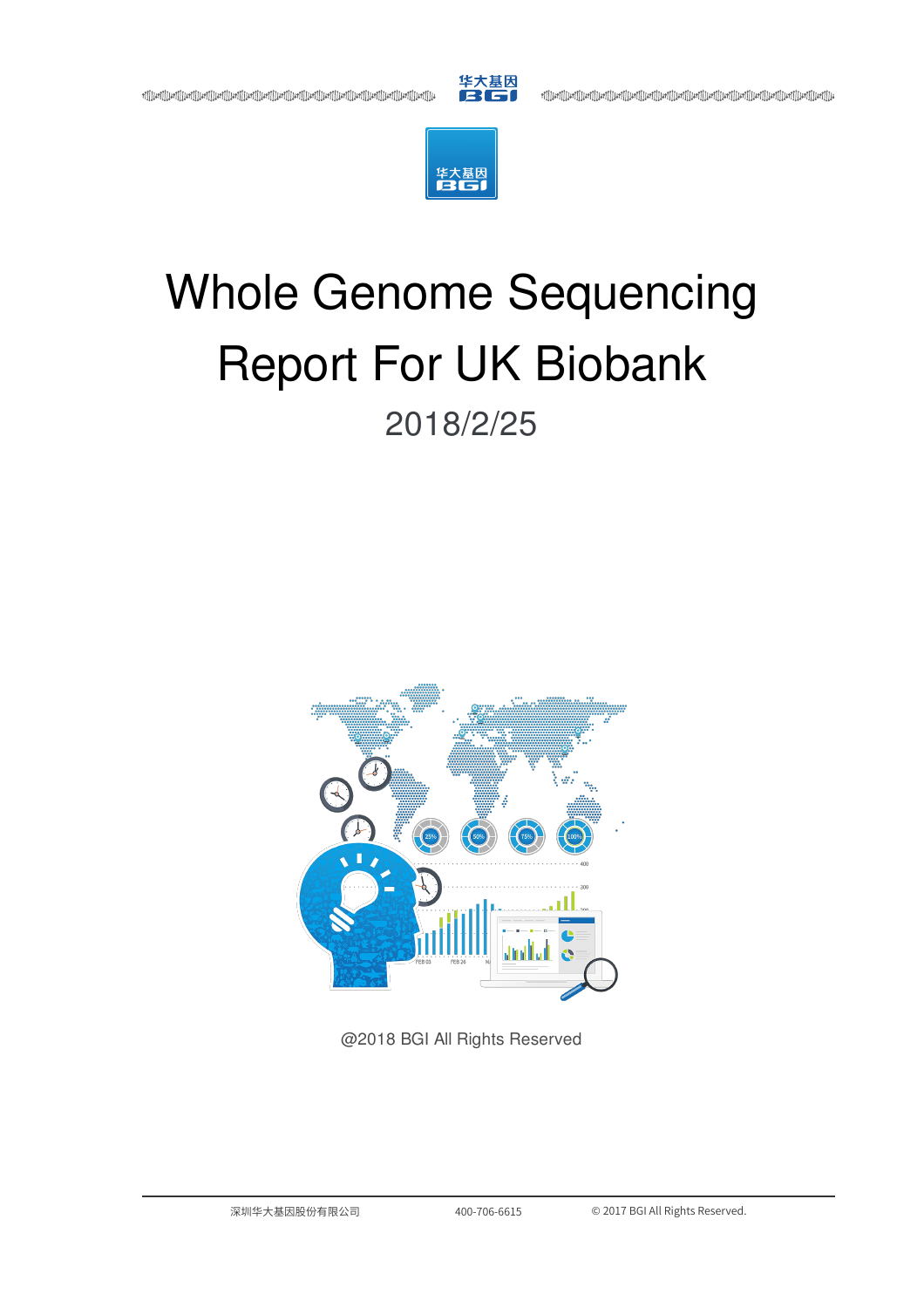

# Table of Contents

| Results                                   | 3  |
|-------------------------------------------|----|
| 1 Data Production                         | 3  |
| 2 Summary Statistics of Alignment         | 4  |
| 3 Data Quality Control                    | 6  |
| <b>Methods</b>                            | 7  |
| 1 Whole genome sequencing                 | 7  |
| 2 Bioinformatics analysis overview        | 8  |
| 3 Data cleanup                            | 8  |
| 4 Mapping and marking duplicates          | 8  |
| 5 Base Quality Score Recalibration (BQSR) | 9  |
| 6 Web Resources                           | 9  |
| Help                                      | 10 |
| FAQs                                      | 10 |
| References                                | 10 |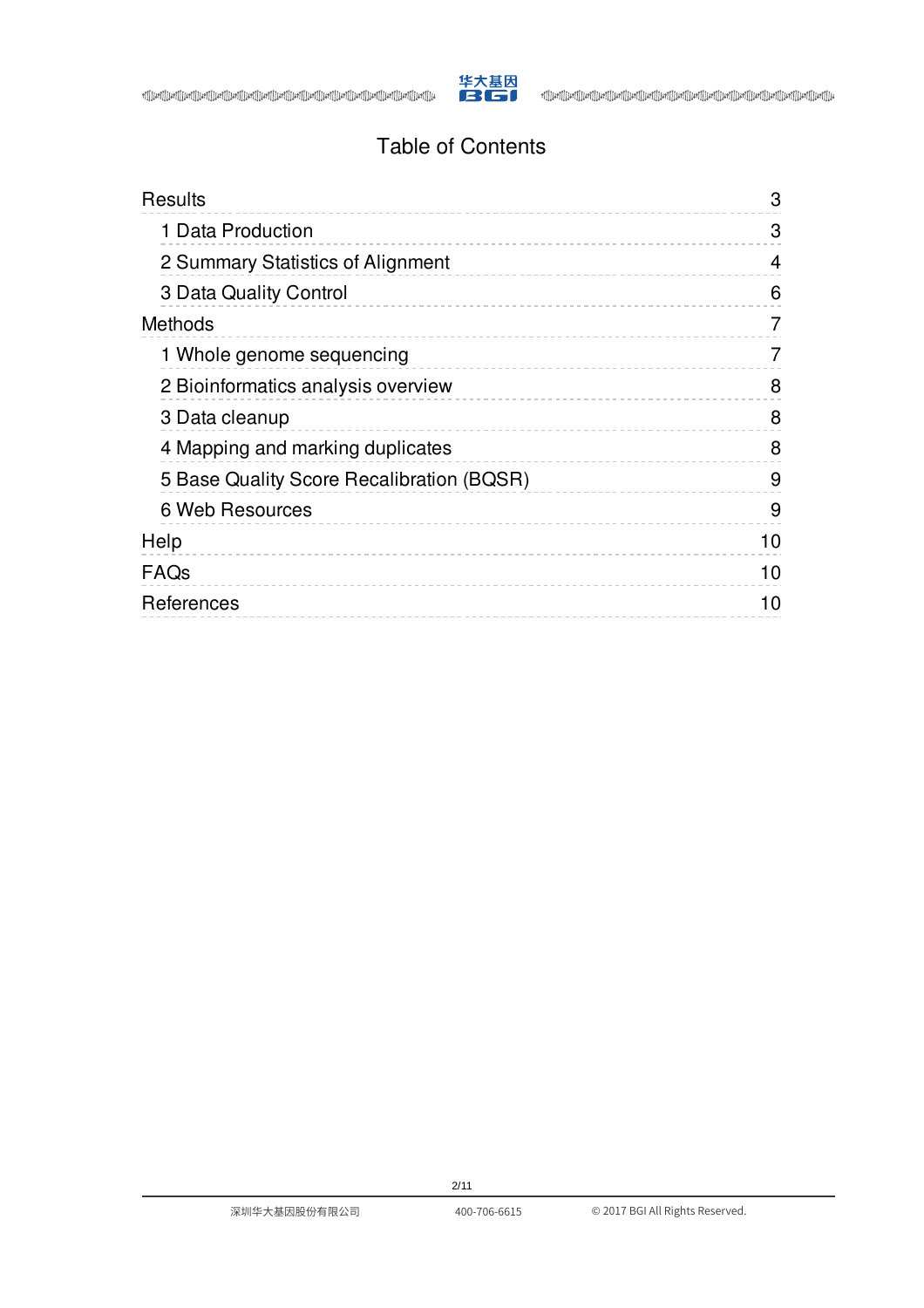

# <span id="page-2-0"></span>**Results**

# <span id="page-2-1"></span>**1 Data Production**

To discover genetic variations in this project, we performed whole genome sequencing of 50 DNA sample(s) with averagely 142,649.94 Mb raw bases. After removing low-quality reads we obtained averagely 1,328,520,531 clean reads (132,852.05 Mb). The clean reads of each sample had high Q20 and Q30 , which showed high sequencing quality. The average GC content was 40.30%. All whole genome sequencing data production was summarized in [Table1.](#page-2-2) The base quality scores on clean reads per sample were plotted[\(Figure1](#page-2-3)).

<span id="page-2-3"></span><span id="page-2-2"></span>

| <b>Samples</b> | <b>Raw reads</b> | <b>Raw bases</b><br>(Mb) | <b>Clean reads</b> | <b>Clean</b><br>bases (Mb) | <b>Clean data</b><br>rate $(\%)$ | <b>Clean read</b><br>Q20(%) | <b>Clean read</b><br>Q30(%) | GC<br>content<br>(%) |
|----------------|------------------|--------------------------|--------------------|----------------------------|----------------------------------|-----------------------------|-----------------------------|----------------------|
| 1000000001     | 1,467,700,412    | 146,770.04               | 1,387,389,822      | 138,738.98                 | 94.53                            | 98.73                       | 93.26                       | 40.35                |
| 1000000002     | 1,415,565,816    | 141,556.58               | 1,322,096,086      | 132,209.61                 | 93.40                            | 98.39                       | 92.53                       | 40.24                |
| 1000000003     | 1,392,421,042    | 139,242.10               | 1,302,741,102      | 130,274.11                 | 93.56                            | 98.47                       | 92.72                       | 40.27                |
| 1000000004     | 1,478,831,816    | 147,883.18               | 1,380,119,430      | 138,011.94                 | 93.32                            | 98.57                       | 92.98                       | 40.12                |
| 1000000005     | 1,422,059,414    | 142,205.94               | 1,337,337,978      | 133,733.80                 | 94.04                            | 98.72                       | 93.25                       | 40.16                |
| 1000000006     | 1,419,643,896    | 141,964.39               | 1,325,874,350      | 132,587.43                 | 93.39                            | 98.59                       | 93.09                       | 40.23                |
| 1000000007     | 1,325,310,828    | 132,531.08               | 1,240,613,070      | 124,061.31                 | 93.61                            | 98.45                       | 92.40                       | 40.52                |
| 1000000008     | 1,431,458,870    | 143,145.89               | 1,318,673,346      | 131,867.33                 | 92.12                            | 98.18                       | 92.32                       | 40.09                |
| 1000000009     | 1,398,807,676    | 139,880.77               | 1,295,035,552      | 129,503.56                 | 92.58                            | 98.05                       | 91.94                       | 40.32                |
| 1000000010     | 1,421,611,252    | 142,161.13               | 1,303,926,638      | 130,392.66                 | 91.72                            | 98.17                       | 92.57                       | 40.25                |
| 1000000011     | 1,332,084,442    | 133,208.44               | 1,202,734,532      | 120,273.45                 | 90.29                            | 97.64                       | 91.31                       | 40.25                |
| 1000000012     | 1,475,249,576    | 147,524.96               | 1,392,736,566      | 139,273.66                 | 94.41                            | 98.19                       | 92.30                       | 40.27                |
| 1000000013     | 1,451,411,078    | 145,141.11               | 1,357,778,226      | 135,777.82                 | 93.55                            | 98.52                       | 92.79                       | 40.00                |
| 1000000014     | 1,478,550,746    | 147,855.07               | 1,388,976,994      | 138,897.70                 | 93.94                            | 98.51                       | 92.72                       | 40.40                |
| 1000000015     | 1,393,821,256    | 139,382.13               | 1,263,205,406      | 126,320.54                 | 90.63                            | 98.03                       | 91.85                       | 40.08                |
| 1000000016     | 1,499,508,632    | 149,950.86               | 1,410,016,044      | 141,001.60                 | 94.03                            | 98.50                       | 93.02                       | 40.22                |
| 1000000017     | 1,425,930,522    | 142,593.05               | 1,327,182,598      | 132,718.26                 | 93.07                            | 98.38                       | 92.46                       | 40.22                |
| 1000000018     | 1,494,595,716    | 149,459.57               | 1,390,713,516      | 139,071.35                 | 93.05                            | 98.46                       | 92.89                       | 40.29                |
| 1000000019     | 1,366,876,302    | 136,687.63               | 1,232,161,952      | 123,216.20                 | 90.14                            | 98.25                       | 92.22                       | 40.41                |
| 1000000020     | 1,429,450,876    | 142,945.09               | 1,335,037,504      | 133,503.75                 | 93.40                            | 98.48                       | 92.75                       | 40.36                |

#### Table 1 Summary of whole genome sequencing data (See all)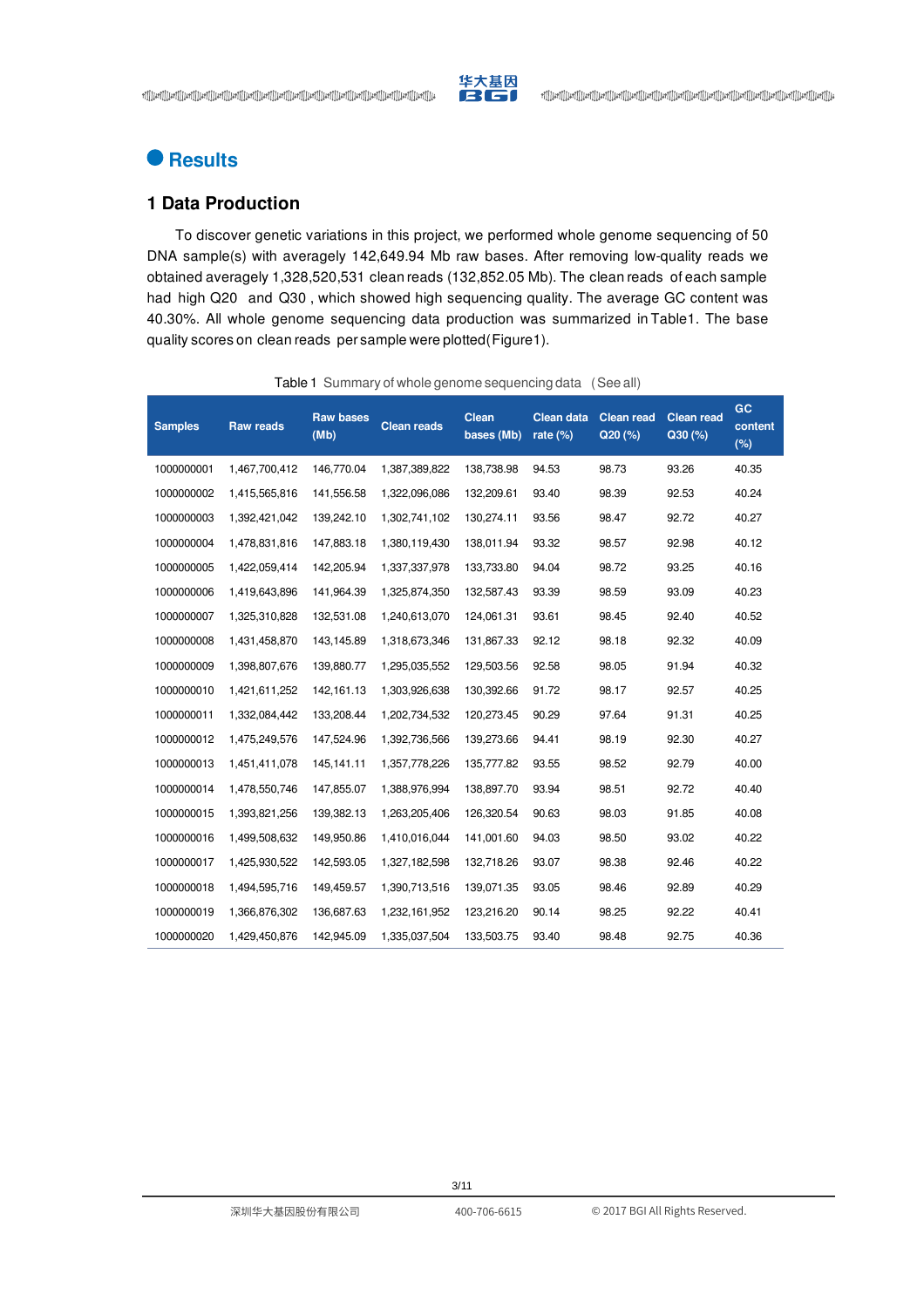



华大基因

Figure 1 Distribution of base quality scores on clean reads.

X-axis ispositionsalongreads.Y-axis isquality value.Eachdotintheimagerepresents thequality scoreofthe corresponding position along reads.

# <span id="page-3-0"></span>**2 Summary Statistics of Alignment**

Quality

Total clean reads per sample were aligned to the human reference genome (GRCh38/HG38) using Burrows-Wheeler Aligner (BWA). On average, 99.98% mapped successfully and 90.70% mapped uniquely. The duplicate reads were removed from total mapped reads, resulting in about 2.89% duplicate rate and 42.16-fold mean sequencing depth on the whole genome excluding gap regions. On average per sequencing individual, 99.10% of the whole genome excluding gap regions were covered by at least 1X coverage and 95.99% had at least 15X coverage[\(Table2](#page-3-1)). In addition, the distributions of per-base sequencing depth and cumulative sequencing depth were shown as [Figure2](#page-4-0) and [Figure3](#page-4-1), respectively. The insert size distribution of paired sequencing reads was plotted in [Figure4](#page-5-1).

<span id="page-3-1"></span>Table 2 Summary statistics of alignment (See all)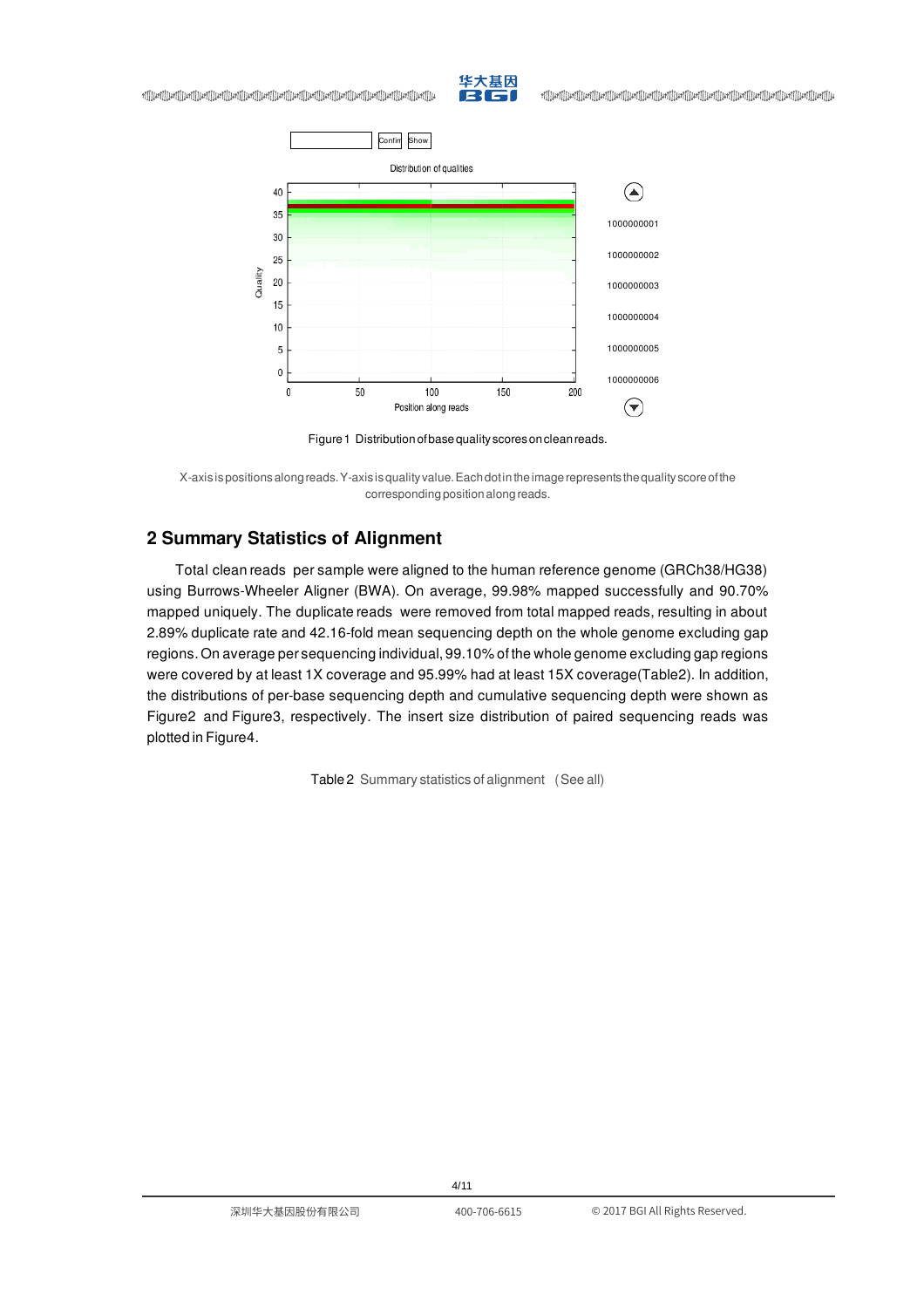

| <b>Samples</b> | <b>Clean reads</b> | Clean<br>bases (Mb) | <b>Mapping</b><br>rate $(\%)$ | <b>Unique</b><br>rate<br>(%) | <b>Duplicate</b><br>rate $(\%)$ | <b>Mismatch</b><br>rate $(\%)$ | Average<br>sequencing<br>depth(X) | Coverage<br>(% ) | Coverag<br>at least<br>4X (%) |
|----------------|--------------------|---------------------|-------------------------------|------------------------------|---------------------------------|--------------------------------|-----------------------------------|------------------|-------------------------------|
| 1000000001     | 1,387,389,822      | 138,738.98          | 99.98                         | 91.03                        | 2.80                            | 0.22                           | 44.11                             | 98.82            | 98.14                         |
| 1000000002     | 1,322,096,086      | 132,209.61          | 99.99                         | 90.79                        | 2.72                            | 0.25                           | 42.07                             | 99.53            | 98.85                         |
| 1000000003     | 1,302,741,102      | 130,274.11          | 99.98                         | 90.89                        | 2.62                            | 0.26                           | 41.44                             | 98.86            | 98.20                         |
| 1000000004     | 1,380,119,430      | 138,011.94          | 99.98                         | 90.59                        | 3.22                            | 0.23                           | 43.66                             | 98.84            | 98.18                         |
| 1000000005     | 1,337,337,978      | 133,733.80          | 99.98                         | 90.34                        | 3.18                            | 0.25                           | 42.34                             | 99.48            | 98.84                         |
| 1000000006     | 1,325,874,350      | 132,587.43          | 99.97                         | 90.86                        | 2.90                            | 0.23                           | 42.10                             | 98.83            | 98.14                         |
| 1000000007     | 1,240,613,070      | 124,061.31          | 99.95                         | 90.43                        | 2.97                            | 0.28                           | 39.31                             | 99.49            | 98.84                         |
| 1000000008     | 1,318,673,346      | 131,867.33          | 99.98                         | 90.05                        | 3.53                            | 0.30                           | 41.56                             | 98.81            | 98.11                         |
| 1000000009     | 1,295,035,552      | 129,503.56          | 99.97                         | 91.03                        | 2.81                            | 0.30                           | 41.16                             | 98.80            | 98.09                         |
| 1000000010     | 1,303,926,638      | 130,392.66          | 99.99                         | 91.09                        | 2.42                            | 0.31                           | 41.61                             | 99.50            | 98.83                         |
| 1000000011     | 1,202,734,532      | 120,273.45          | 99.98                         | 90.10                        | 3.09                            | 0.42                           | 38.06                             | 99.50            | 98.80                         |
| 1000000012     | 1,392,736,566      | 139,273.66          | 99.99                         | 91.23                        | 2.66                            | 0.29                           | 44.34                             | 98.83            | 98.18                         |
| 1000000013     | 1,357,778,226      | 135,777.82          | 99.99                         | 90.03                        | 3.50                            | 0.27                           | 42.81                             | 99.51            | 98.92                         |
| 1000000014     | 1,388,976,994      | 138,897.70          | 99.98                         | 91.34                        | 2.52                            | 0.23                           | 44.29                             | 98.85            | 98.20                         |
| 1000000015     | 1,263,205,406      | 126,320.54          | 99.97                         | 90.49                        | 2.98                            | 0.36                           | 40.01                             | 99.52            | 98.83                         |
| 1000000016     | 1,410,016,044      | 141,001.60          | 99.99                         | 90.70                        | 2.99                            | 0.30                           | 44.70                             | 98.85            | 98.21                         |
| 1000000017     | 1,327,182,598      | 132,718.26          | 99.98                         | 91.27                        | 2.64                            | 0.26                           | 42.25                             | 98.81            | 98.13                         |
| 1000000018     | 1,390,713,516      | 139,071.35          | 99.98                         | 91.24                        | 2.68                            | 0.25                           | 44.24                             | 98.85            | 98.23                         |
| 1000000019     | 1,232,161,952      | 123,216.20          | 99.98                         | 90.46                        | 3.17                            | 0.27                           | 38.96                             | 98.77            | 98.03                         |
| 1000000020     | 1,335,037,504      | 133,503.75          | 99.97                         | 90.37                        | 2.88                            | 0.30                           | 42.34                             | 99.49            | 98.87                         |

<span id="page-4-0"></span>

#### Figure 2 The distribution of per-base sequencing depth on the whole genome.

<span id="page-4-1"></span>X-axisdenotes sequencingdepth,whileY-axis indicates thepercentageofthewholegenomeexcludinggapregions underagivensequencingdepth.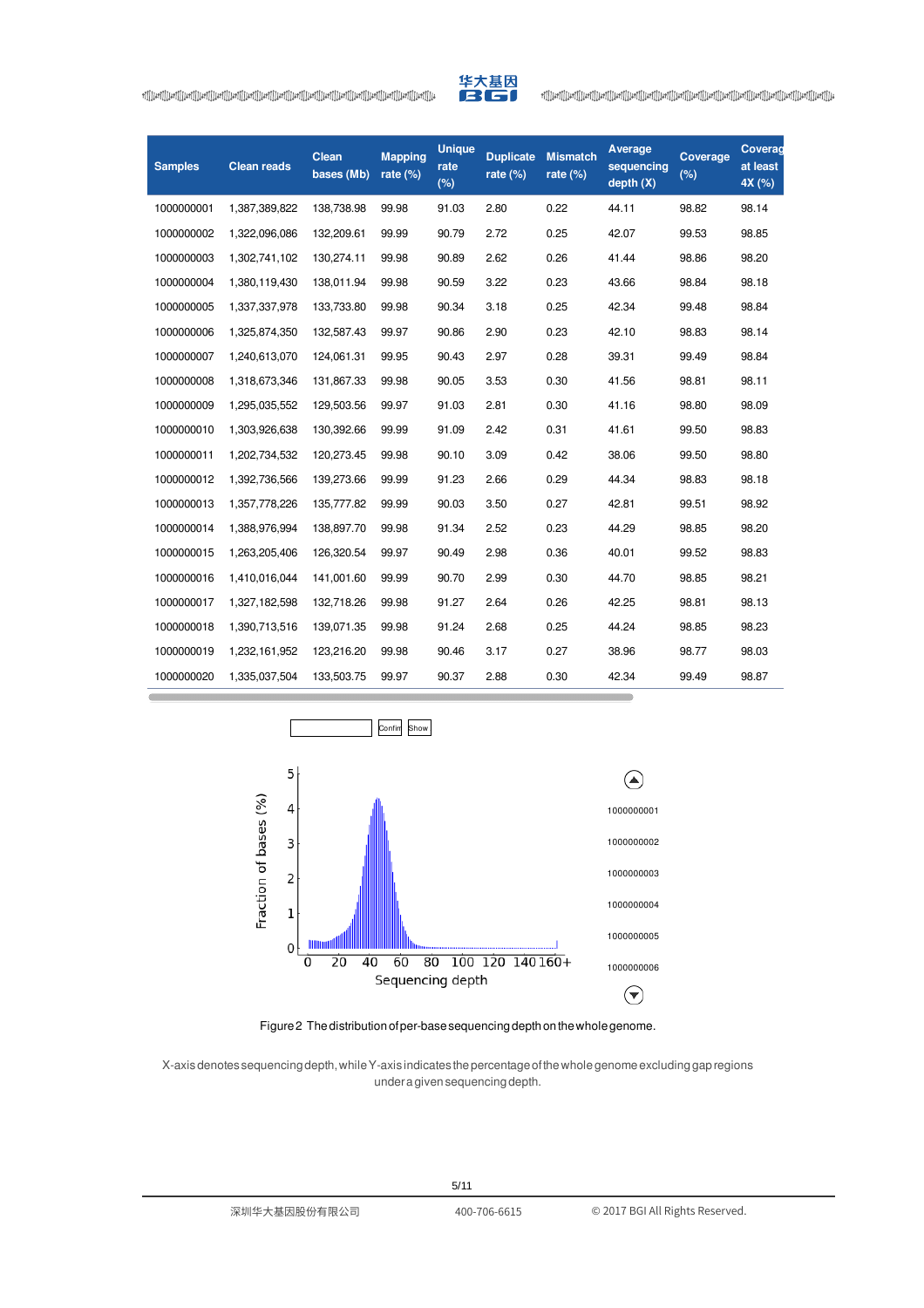

+][][Lief][[Lief][[Lief][[Lief][[Lief][[Lief][[Lief][[Lief][[Lief][[Lief][[Lief][[Lief][[Lief][[Lief][[Lief][[<br>|الجزا[|[Lief][[Lief][[Lief][[Lief][[Lief][[Lief][[Lief][[Lief][[Lief][[Lief][[Lief][[Lief][[Lief][[Lief]



Figure3 Cumulativedepthdistributiononthewholegenome.

<span id="page-5-1"></span>X-axisdenotes sequencingdepth,andY-axis indicates thefractionofthewholegenomeexcludinggapregions that achievesatoraboveagivensequencingdepth.





X-axis denotes insert size of paired reads, and Y-axis shows the fraction of paired reads with a given insert size.

# <span id="page-5-0"></span>**3 Data Quality Control**

<span id="page-5-2"></span>The strict data quality control (QC) was performed in the whole analysis pipeline for the clean data , the mapping data, the variant calling, etc. Several quality control items for each sample were checked in [Table3,](#page-5-2) where 'Y' showed PASS and 'N' showed FAIL. If some criteria were not met, measures such as re-sequencing or other effective methods would be carried out to improve the data quality and ensure qualified sequencing data.

Table 3 Data quality control for samples (See all)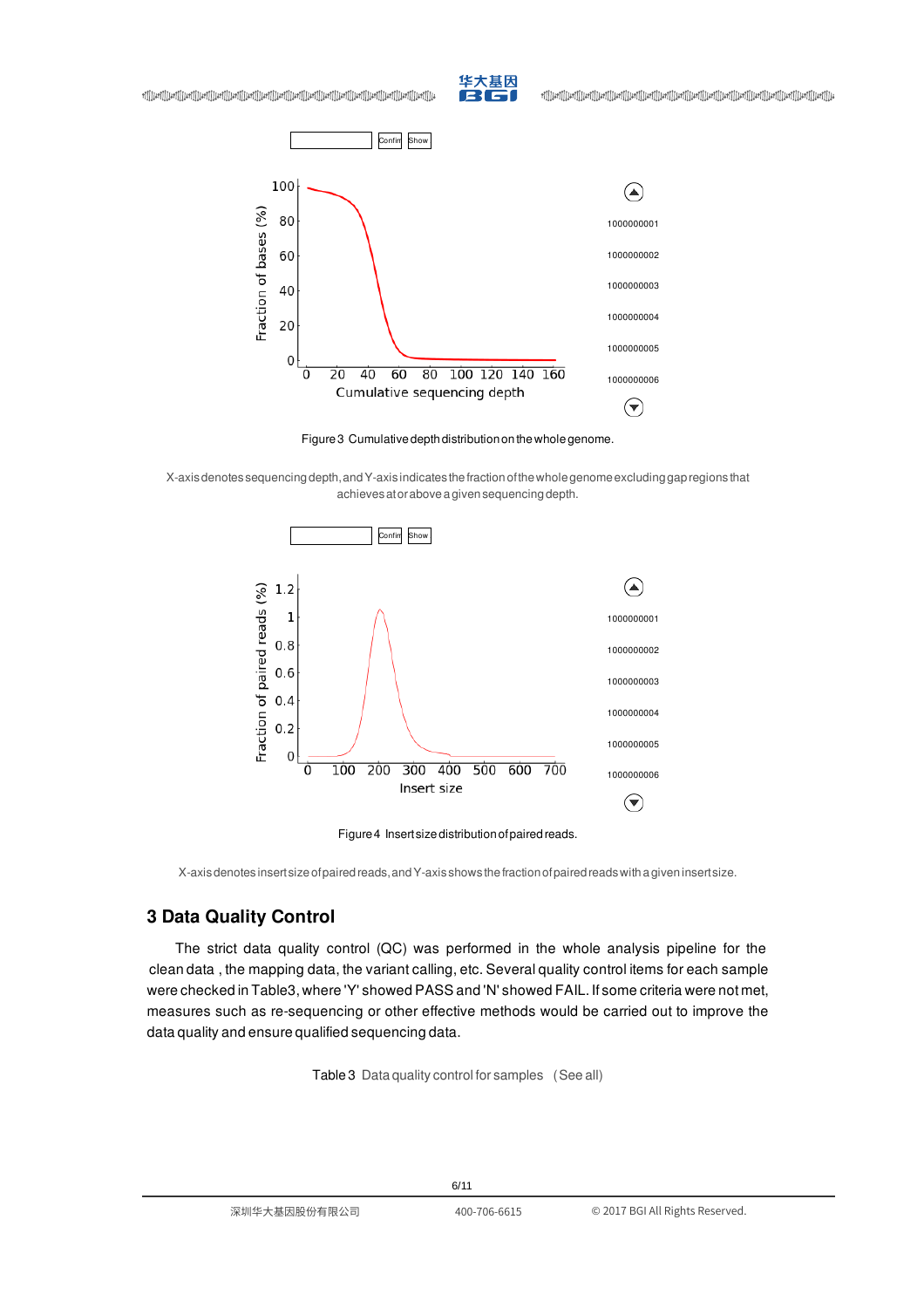

| <b>Samples</b> | <b>Clean</b><br>read<br>Q20(%) | <b>Clean</b><br>read<br>Q30(%) | GC<br>content<br>(% ) | <b>Mapping</b><br>rate $(\%)$ | <b>Duplicate</b><br>rate $(\%)$ | <b>Mismatch</b><br>rate $(\%)$ | Average<br>sequencing<br>depth(X) | Coverage<br>(%) | Genome<br>coverage<br>$>15X$ (%) | <b>UK</b><br>COI<br>rat |
|----------------|--------------------------------|--------------------------------|-----------------------|-------------------------------|---------------------------------|--------------------------------|-----------------------------------|-----------------|----------------------------------|-------------------------|
| 1000000001     | Y(98.73)                       | Y(93.26)                       | Y(40.35)              | Y(99.98)                      | Y(2.80)                         | Y(0.22)                        | Y(44.11)                          | Y(98.82)        | Y(96.05)                         | $Y(\xi)$                |
| 1000000002     | Y(98.39)                       | Y(92.53)                       | Y(40.24)              | Y(99.99)                      | Y(2.72)                         | Y(0.25)                        | Y(42.07)                          | Y(99.53)        | Y(96.10)                         | $Y(\xi)$                |
| 1000000003     | Y(98.47)                       | Y(92.72)                       | Y(40.27)              | Y(99.98)                      | Y(2.62)                         | Y(0.26)                        | Y(41.44)                          | Y(98.86)        | Y(95.89)                         | $Y(\xi)$                |
| 1000000004     | Y(98.57)                       | Y(92.98)                       | Y(40.12)              | Y(99.98)                      | Y(3.22)                         | Y(0.23)                        | Y(43.66)                          | Y(98.84)        | Y(95.95)                         | $Y(\xi)$                |
| 1000000005     | Y(98.72)                       | Y(93.25)                       | Y(40.16)              | Y(99.98)                      | Y(3.18)                         | Y(0.25)                        | Y(42.34)                          | Y(99.48)        | Y(96.23)                         | $Y(\xi)$                |
| 1000000006     | Y(98.59)                       | Y(93.09)                       | Y(40.23)              | Y(99.97)                      | Y(2.90)                         | Y(0.23)                        | Y(42.10)                          | Y(98.83)        | Y(95.84)                         | $Y(\xi)$                |
| 1000000007     | Y(98.45)                       | Y(92.40)                       | Y(40.52)              | Y(99.95)                      | Y(2.97)                         | Y(0.28)                        | Y(39.31)                          | Y(99.49)        | Y(95.88)                         | Y(1)                    |
| 1000000008     | Y(98.18)                       | Y(92.32)                       | Y(40.09)              | Y(99.98)                      | Y(3.53)                         | Y(0.30)                        | Y(41.56)                          | Y(98.81)        | Y(95.70)                         | $Y(\xi)$                |
| 1000000009     | Y(98.05)                       | Y(91.94)                       | Y(40.32)              | Y(99.97)                      | Y(2.81)                         | Y(0.30)                        | Y(41.16)                          | Y(98.80)        | Y(95.80)                         | Y(1)                    |
| 1000000010     | Y(98.17)                       | Y(92.57)                       | Y(40.25)              | Y(99.99)                      | Y(2.42)                         | Y(0.31)                        | Y(41.61)                          | Y(99.50)        | Y(96.05)                         | $Y(\xi)$                |
| 1000000011     | Y(97.64)                       | Y(91.31)                       | Y(40.25)              | Y(99.98)                      | Y(3.09)                         | Y(0.42)                        | Y(38.06)                          | Y(99.50)        | Y(95.45)                         | $Y(\xi)$                |
| 1000000012     | Y(98.19)                       | Y(92.30)                       | Y(40.27)              | Y(99.99)                      | Y(2.66)                         | Y(0.29)                        | Y(44.34)                          | Y(98.83)        | Y(95.96)                         | Y(1)                    |
| 1000000013     | Y(98.52)                       | Y(92.79)                       | Y(40.00)              | Y(99.99)                      | Y(3.50)                         | Y(0.27)                        | Y(42.81)                          | Y(99.51)        | Y(96.38)                         | $Y(\xi)$                |
| 1000000014     | Y(98.51)                       | Y(92.72)                       | Y(40.40)              | Y(99.98)                      | Y(2.52)                         | Y(0.23)                        | Y(44.29)                          | Y(98.85)        | Y(96.02)                         | $Y(\xi)$                |
| 1000000015     | Y(98.03)                       | Y(91.85)                       | Y(40.08)              | Y(99.97)                      | Y(2.98)                         | Y(0.36)                        | Y(40.01)                          | Y(99.52)        | Y(95.73)                         | $Y(\xi)$                |
| 1000000016     | Y(98.50)                       | Y(93.02)                       | Y(40.22)              | Y(99.99)                      | Y(2.99)                         | Y(0.30)                        | Y(44.70)                          | Y(98.85)        | Y(96.06)                         | $Y(\xi)$                |
| 1000000017     | Y(98.38)                       | Y(92.46)                       | Y(40.22)              | Y(99.98)                      | Y(2.64)                         | Y(0.26)                        | Y(42.25)                          | Y(98.81)        | Y(95.92)                         | $Y(\xi)$                |
| 1000000018     | Y(98.46)                       | Y(92.89)                       | Y(40.29)              | Y(99.98)                      | Y(2.68)                         | Y(0.25)                        | Y(44.24)                          | Y(98.85)        | Y(96.06)                         | Y(s                     |
| 1000000019     | Y(98.25)                       | Y(92.22)                       | Y(40.41)              | Y(99.98)                      | Y(3.17)                         | Y(0.27)                        | Y(38.96)                          | Y(98.77)        | Y(95.52)                         | Y(s                     |
| 1000000020     | Y(98.48)                       | Y(92.75)                       | Y(40.36)              | Y(99.97)                      | Y(2.88)                         | Y(0.30)                        | Y(42.34)                          | Y(99.49)        | Y(96.23)                         | Y(1)                    |

# <span id="page-6-0"></span>**Methods**

#### <span id="page-6-1"></span>**1 Whole genome sequencing**

The qualified genomic DNA sample was randomly fragmented by Covaris technology and the fragment of 350bp was obtained after fragment selection. The end repair of DNA fragments was performed and an "A" base was added at the 3'-end of each strand. Adapters were then ligated to both ends of the end repaired/dA tailed DNA fragments, then amplification by ligation-mediated PCR (LM- PCR), then single strand separation and cyclization. The rolling circle amplification (RCA) was performed to produce DNA Nanoballs (DNBs). The qualified DNBs were loaded into the patterned nanoarrays and pair-end read were read through on the BGISEQ-500 platform and highthroughput sequencing are performed for each library to ensure that each sample meet the average sequencing coverage requirement. Sequencing-derived raw image files were processed by BGISEQ-500 basecalling Software for base-calling with default parameters and the sequence data of each individual is generated as paired-end reads, which is defined as "raw data" and stored in FASTQ format.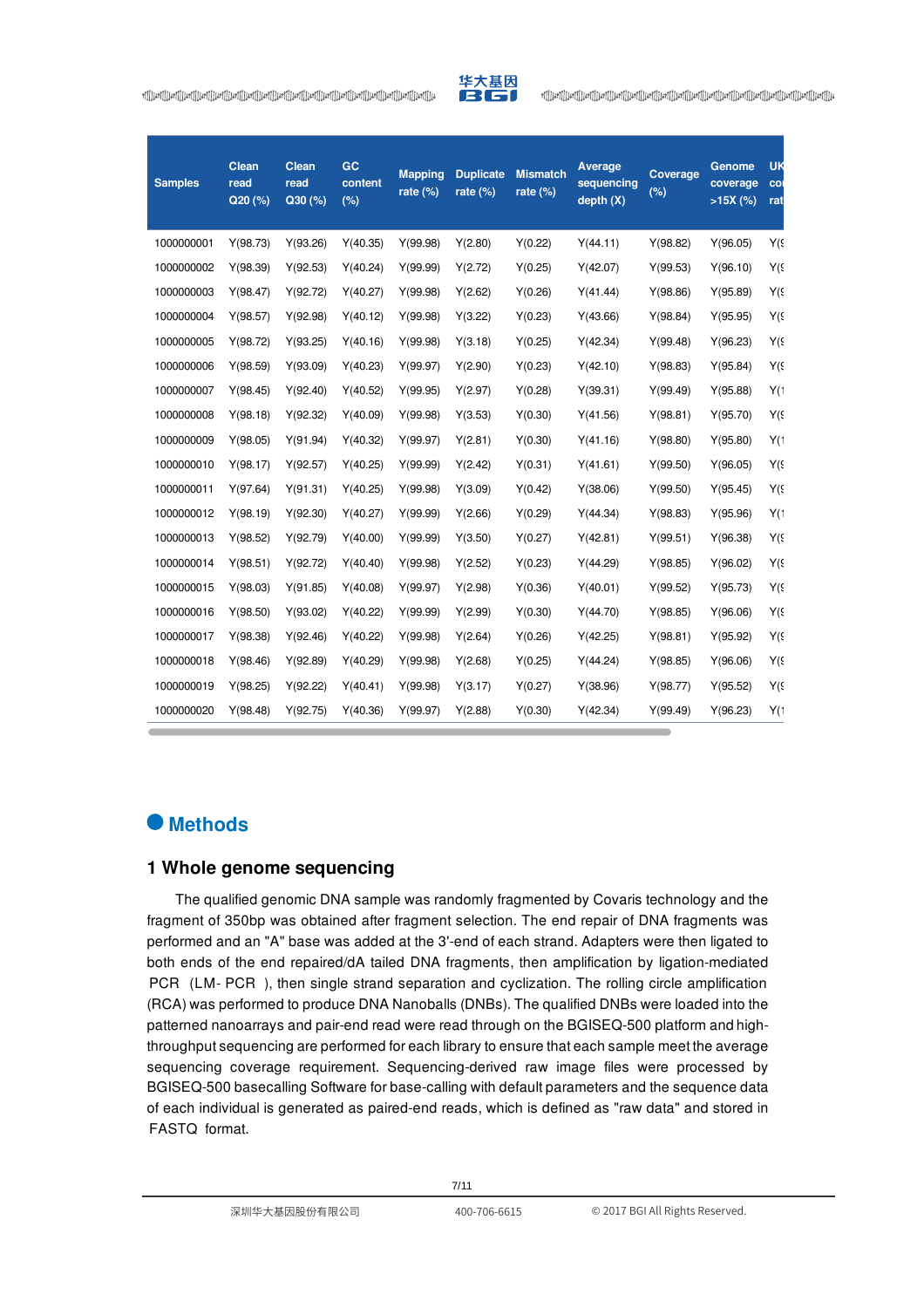

# <span id="page-7-0"></span>**2 Bioinformatics analysis overview**

[Figure1](#page-2-3)showed the data flow forthe whole genome sequencing analysis.

The bioinformatics analysis began with the sequencing data (raw data from the BGISEQ machine). First, the clean data was produced by data filtering on raw data. All clean data of each sample was mapped to the human reference genome (GRCh38/HG38). Burrows-Wheeler Aligner  $(BWA)^{[1]\,[2]\]}$ software was used to do the alignment. To ensure accurate variant calling, we followed recommended Best Practices for variant analysis with the Genome Analysis Toolkit(GATK, https://www.broadinstitute.org/gatk/guide/best-practices). Local realignment around InDels and base quality score recalibration were performed using GATK $^{\backslash\mathrm{[3]}\backslash\mathrm{[4]}}$ , with duplicate reads removed by Picard tools $^{\backslash\text{[5]}}$ . The sequencing depth and coverage for each individual were calculated based on the alignments.

In addition, the strict data analysis quality control system(QC) in the whole pipeline was built to guarantee qualified sequencing data.



Figure 1 The whole genome sequencing analysis pipeline.

### <span id="page-7-1"></span>**3 Data cleanup**

In order to decrease noise of sequencing data, data filtering was done firstly, which included: (1) Removing reads containing sequencing adapter; (2) Removing reads whose low-quality base ratio (base quality less than or equal to 5) is more than 50%; (3) Removing reads whose unknown base ('N' base)ratio is more than 10%.Statistical analysis of data and downstream bioinformatics analysis were performed on this filtered, high-quality data, referred to as the " clean data ".

### <span id="page-7-2"></span>**4 Mapping and marking duplicates**

All clean reads were aligned to the human reference genome (GRCh38/HG38) using Burrows-Wheeler Aligner (BWA V0.7.15). We did mapping for each lane separately and also add the read group identifier, which by lane, into the alignment files. Here we used BWA-MEM method. Below are the BWA commands used forthe alignments:

bwa mem  $-M -Y -R -t 16$  'read\_group\_tag' hg38.fasta read1.fg.gz read2.fg.gz |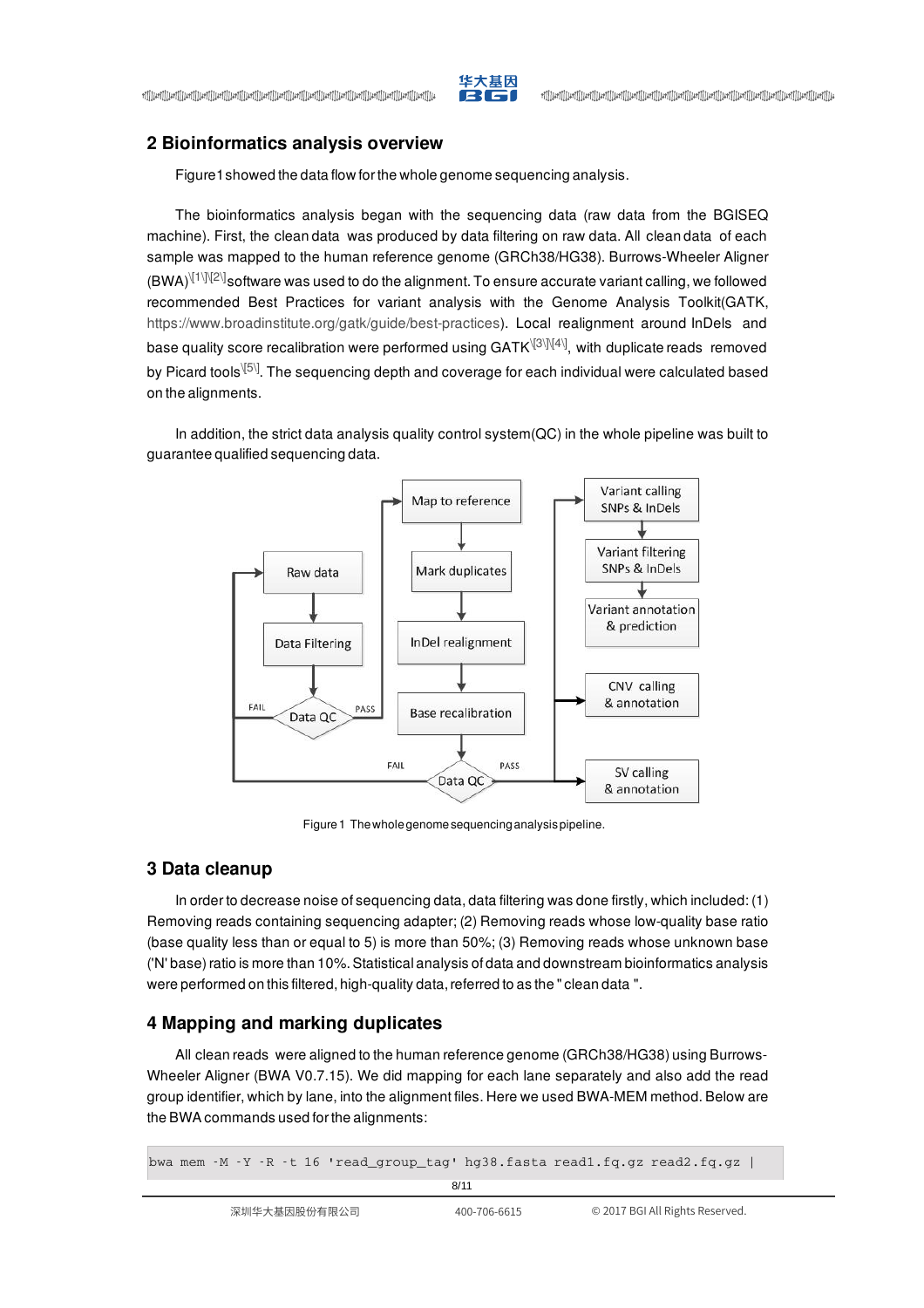

+][][Lief][[Lief][[Lief][[Lief][[Lief][[Lief][[Lief][[Lief][[Lief][[Lief][[Lief][[Lief][[Lief][[Lief][[Lief][[<br>|الجزا[|[Lief][[Lief][[Lief][[Lief][[Lief][[Lief][[Lief][[Lief][[Lief][[Lief][[Lief][[Lief][[Lief][[Lief]

```
samtools view -Sb - > aligned_reads. BAM
```
Here the 'read\_group\_tag' need to be provided, e.g., '@RG\tID:GroupID\tSM:SampleID\tPL:illumina\tLB:libraryID'.

Picard-tools(v2.9.0) $\sqrt{5\}$  was used to sort the SAM files by coordinate and converted them to BAM files.

```
java -jar picard-tools-2.9.0/SortSam.jar I=aligned_reads. BAM
O=aligned_reads.sorted. BAM SORT_ORDER=coordinate
```
The same DNA molecules can be sequenced several times during the sequencing process. The resulting duplicate reads are not informative and should not be counted as additional evidence for or against a putative variant. We used Picard tools(v2.9.0) $^{\setminus\{5\}}$ to mark the  $\,$  duplicate reads , which were ignored in downstream analysis.

```
java -jar picard-tools-2.9.0/MarkDuplicates.jar \
  I=aligned_reads.sorted. BAM \
  O=aligned reads.sorted.dedup. BAM METRICS FILE=metrics.txt \
  CREATE_INDEX=truealigned_reads. BAM
```
Samtools(v1.3) was used to coverte BAM to CRAM files.

```
samtools -C -T hg38.fasta -o aligned_reads.cram aligned_reads. BAM
```
# <span id="page-8-0"></span>**5 Base Quality Score Recalibration (BQSR)**

The variant calling method heavily relied on the base quality scores in each sequence read. Various sources of systematic error from sequencing machines leaded to over or under-estimated base quality scores. So the BQSR step was necessary to get more accurate base qualities, which in turn improved the accuracy of variant calls. The following commands were used to do this step.

```
java -jar GenomeAnalysisTK.jar -T BaseRecalibrator \
   -R gatk_ref/hg38.fasta \
   -I aligned_reads.sorted.dedup.realigned. BAM \
   -knownSites dbsnp_141.hg38. VCF \
   -knownSites Mills_and_1000G_gold_standard. InDels .hg38. VCF \
   -knownSites 1000G_phase1. InDels .hg38. VCF \
   -o recal.table
java -jar GenomeAnalysisTK.jar -T PrintReads \
   -R gatk_ref/hg38.fasta \
   -I aligned_reads.sorted.dedup.realigned. BAM \
   -BQSR recal.table -o aligned_reads.sorted.dedup.realigned.recal. BAM
```
# <span id="page-8-1"></span>**6 Web Resources**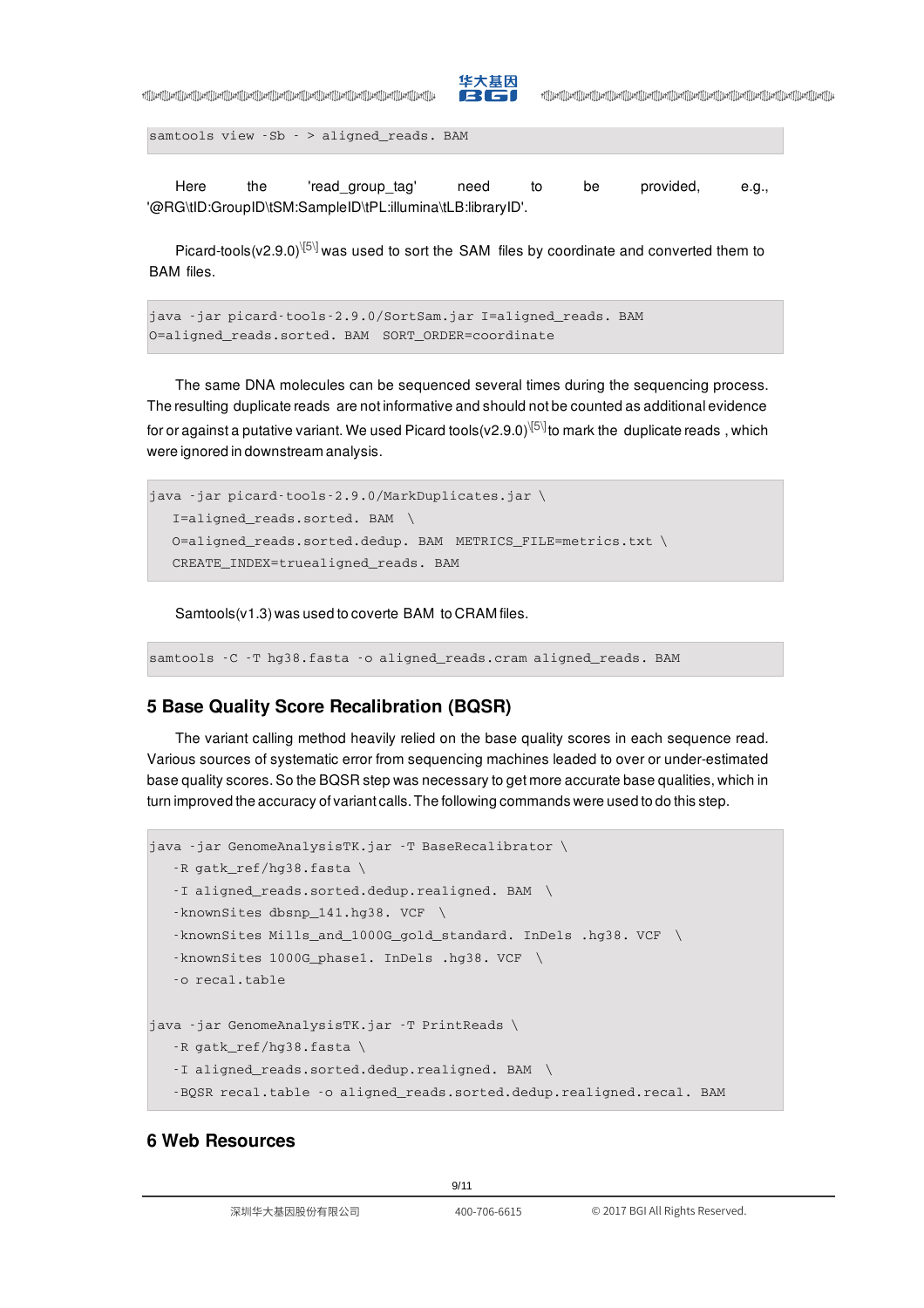

#### The URLs for data presented herein and data format details are as follows:

UCSC build HG38, http://hgdownload.cse.ucsc.edu/goldenPath/hg38/bigZips

RefGene database,

+][][Lief][[Lief][[Lief][[Lief][[Lief][[Lief][[Lief][[Lief][[Lief][[Lief][[Lief][[Lief][[Lief][[Lief][[Lief][[<br>|الجزا[|[Lief][[Lief][[Lief][[Lief][[Lief][[Lief][[Lief][[Lief][[Lief][[Lief][[Lief][[Lief][[Lief][[Lief]

http://hgdownload.cse.ucsc.edu/goldenPath/hg38/database/refGene.txt.gz

dbSNP, http://www.ncbi.nlm.nih.gov/snp

GATK database, ftp://ftp.broadinstitute.org/gsapubftp-anonymous/bundle/

1000 Genomes Project database, ftp://ftp-trace.ncbi.nih.gov/1000genomes/ftp/release

SAM /BAM /CRAM file format, Sequence Alignment/Map Format Specification http://samtools.github.io/hts-specs/SAM

VCF format, http://www.1000genomes.org/wiki/analysis/vcf4.1

# <span id="page-9-0"></span>**Help**

# <span id="page-9-1"></span>**FAQs**

#### **How to view BAM files in Microsoft Windows ?**

Create index of BAM using Picard tools, named \*.bai. Then open it with IGV.

#### **Why do we use BWA-MEM?**

BWA-MEM is designed for longer sequences ranged from 70bp to 1Mbp and split alignment. It is also the latest and is generally recommended for high-quality queries as it is faster and more accurate. The performance evaluation of BWA-MEM can be seen in the relatedpaper(LiH.2013,arXiv)http://arxiv.org/pdf/1303.3997v2.pdf.

#### **What's the fragment length range of small InDel in exome and whole genome re-sequencing?**

For small InDel, the range is from 1 to 50bp.

#### **Base quality is not completely true, do we take this situation into consideration in variant calling?**

Yes. Base Quality Score Recalibration stepwas used to correct raw base quality scores before calling variants by GATK package.

#### **Do we use UnifiedGenotyper or HaplotypeCaller to call variants in GATK v3.3.0 in the pipeline?**

Use HaplotypeCaller. The HaplotypeCaller is a more recent and sophisticated tool than the UnifiedGenotyper. Its ability to call SNPs is equivalent to that of the UnifiedGenotyper, its ability to call InDels is far superior, and it is now capable of calling non-diploid samples.

#### **Compared to whole genome re-sequencing, exome sequencing only for the exon regions of DNA can be more simple, economical and efficient. Why should we select whole genome re-sequencing? And what's the sense?**

The large structure variations and the mutations in non-exome region can be calling by whole genome sequencing, so that we will have a more comprehensive understanding of genome.

#### **What is the purpose of checking genotype barcode of 21 SNP sites in data quality control step?**

Genotype barcode of 21 SNP sites should be checked with sequencing data calls. We generate genotype barcode of 21 SNP sites by Sequenom for all the samples to track the identity of samples during the sequencing process.

<span id="page-9-2"></span>